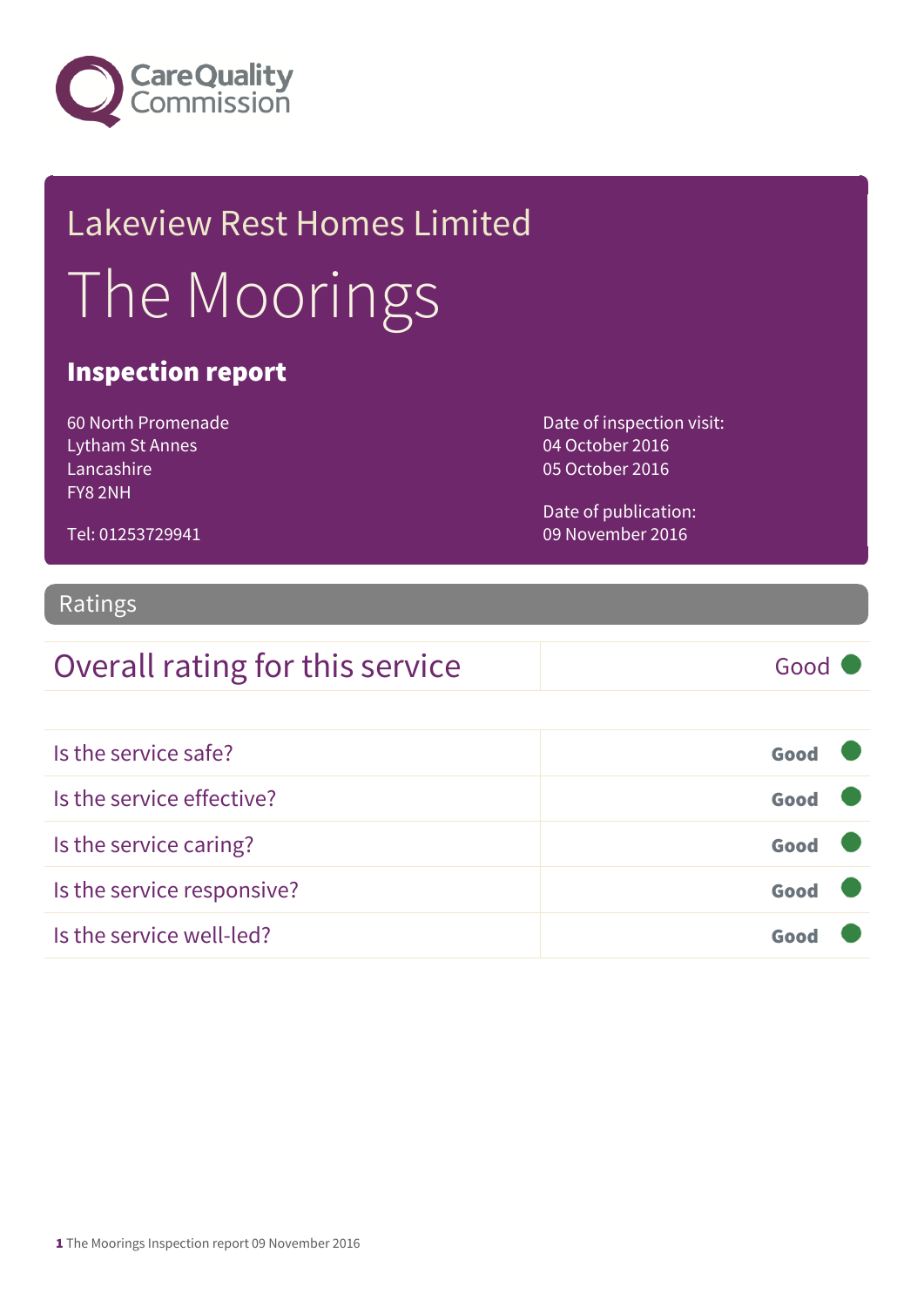### Summary of findings

### Overall summary

This inspection was carried out on the 04 and 05 October 2016 and the first day was unannounced.

Lakeview Rest Homes Limited provides care and support to people who lived at The Moorings. The home is a registered care home situated in Lytham St Annes. It is located close to public transport links, leisure and shopping facilities. It is registered to provide accommodation for up to 78 older people. The building is a five storey property with two courtyard areas for people to enjoy.

The Moorings has a manager who is registered with the Care Quality Commission. A registered manager is a person who has registered with the Care Quality Commission to manage the service. Like registered providers, they are 'registered persons'. Registered persons have legal responsibility for meeting the requirements in the Health and Social Care Act 2008 and associated Regulations about how the service is run.

During the inspection the registered manager informed us they were in the process of carrying out other work for the registered provider. This was to improve the quality assurance systems within the registered provider's homes. They explained there was a new manager in place at the Moorings who was receiving support from them, to ensure a smooth transition. The new manager would be registering with the Care Quality Commission. This was confirmed by speaking with the new manager.

The Moorings was registered with the Care Quality Commission in April 2015. This was the first inspection of the service.

At this inspection visit carried out in October 2016, there were 43 people who lived at the home. People we spoke with said they were happy with the care and support they received. People told us staff were caring and were knowledgeable of their individual needs. People described staff as, "Kind and attentive." And, "Caring and loving."

People were encouraged and enabled to take part in meaningful activities which enriched their lives. The management of The Moorings supported people to give feedback on the activities and responded to this feedback to improve the activities provided. People told us they considered the activities had a positive impact on their lives. We were told, "I'm doing more now than I ever did, every day is different and I look forward to getting up every day." And, "I'm still living my life. Not just sitting around till each mealtime. I'm still me, not just an old person."

People who received care and support told us they felt safe. Staff were able to define abuse and the actions to take if they suspected people were being abused.

We found medicines were managed safely. Staff were knowledgeable of the systems in place for the ordering, storage and receipt of medicines.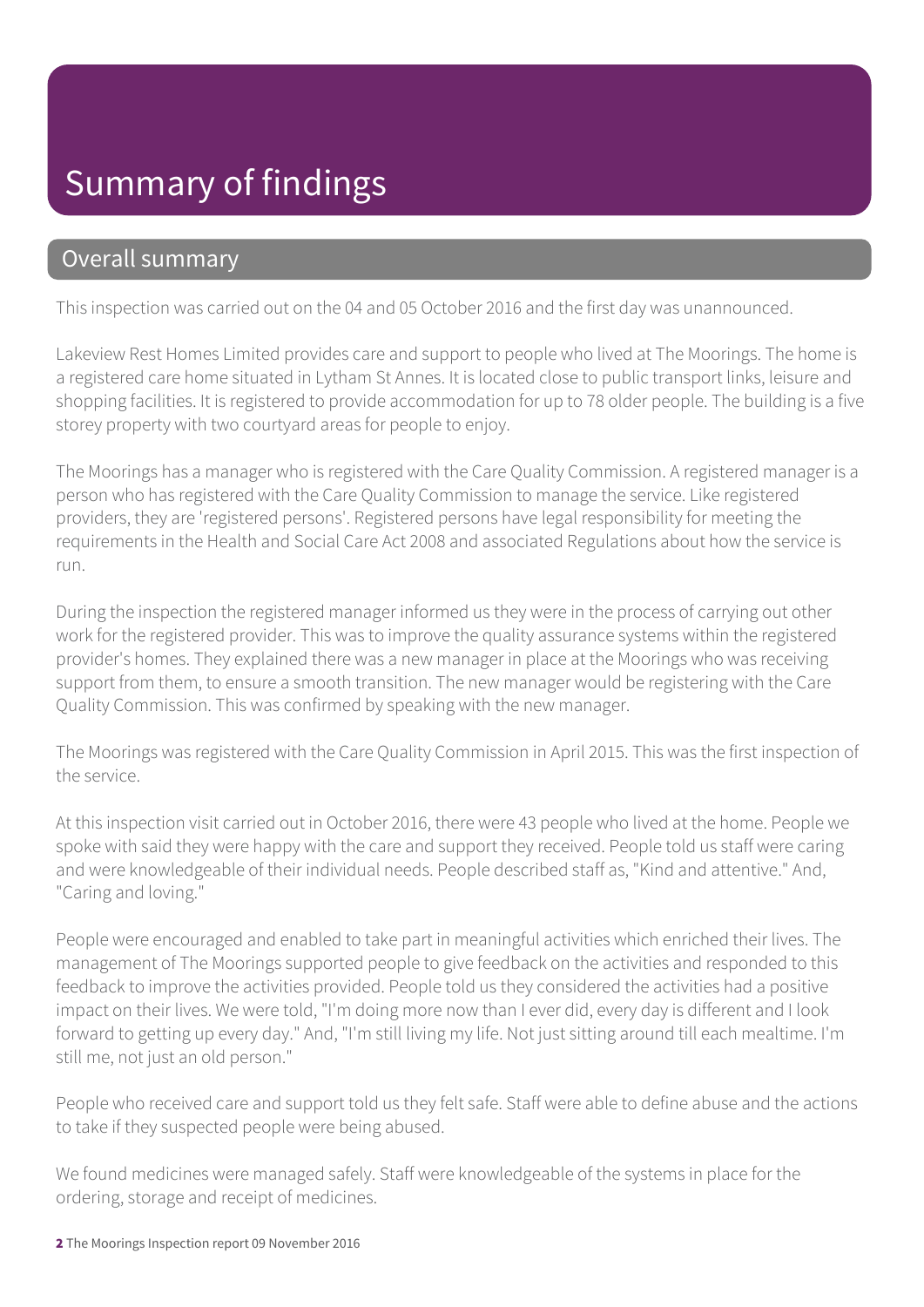We saw appropriate recruitment checks were carried out to ensure suitable people were employed to work at The Moorings.

There were sufficient staff to meet people's needs. People were supported in a prompt manner and told us they had no concerns with the availability of staff.

Staff received regular support from the management team to ensure training needs were identified. We found staff received appropriate training to enable them to meet peoples' needs.

Processes were in place to ensure people's freedom was not inappropriately restricted. Staff told us they would report any concerns to the registered manager.

We saw people were offered a variety of foods at The Moorings and people were supported to eat and drink sufficient to meet their needs. People told us they liked the food provided.

People were referred to other health professionals for further advice and support when assessed needs indicated this was appropriate and documentation we viewed reflected this.

Staff treated people with respect and kindness. People told us they were involved in their care planning.

There was a complaints policy in place, which was understood by staff. People told us they would talk to staff if they had any concerns.

Quality assurance checks were carried out to ensure areas of improvement were identified and acted upon. People who lived at The Moorings and their relatives were offered the opportunity to participate in an annual survey.

The environment was clean, spacious and well maintained. We saw aids were in place to support people who may have mobility needs and there were areas for people to socialise and relax as they wished.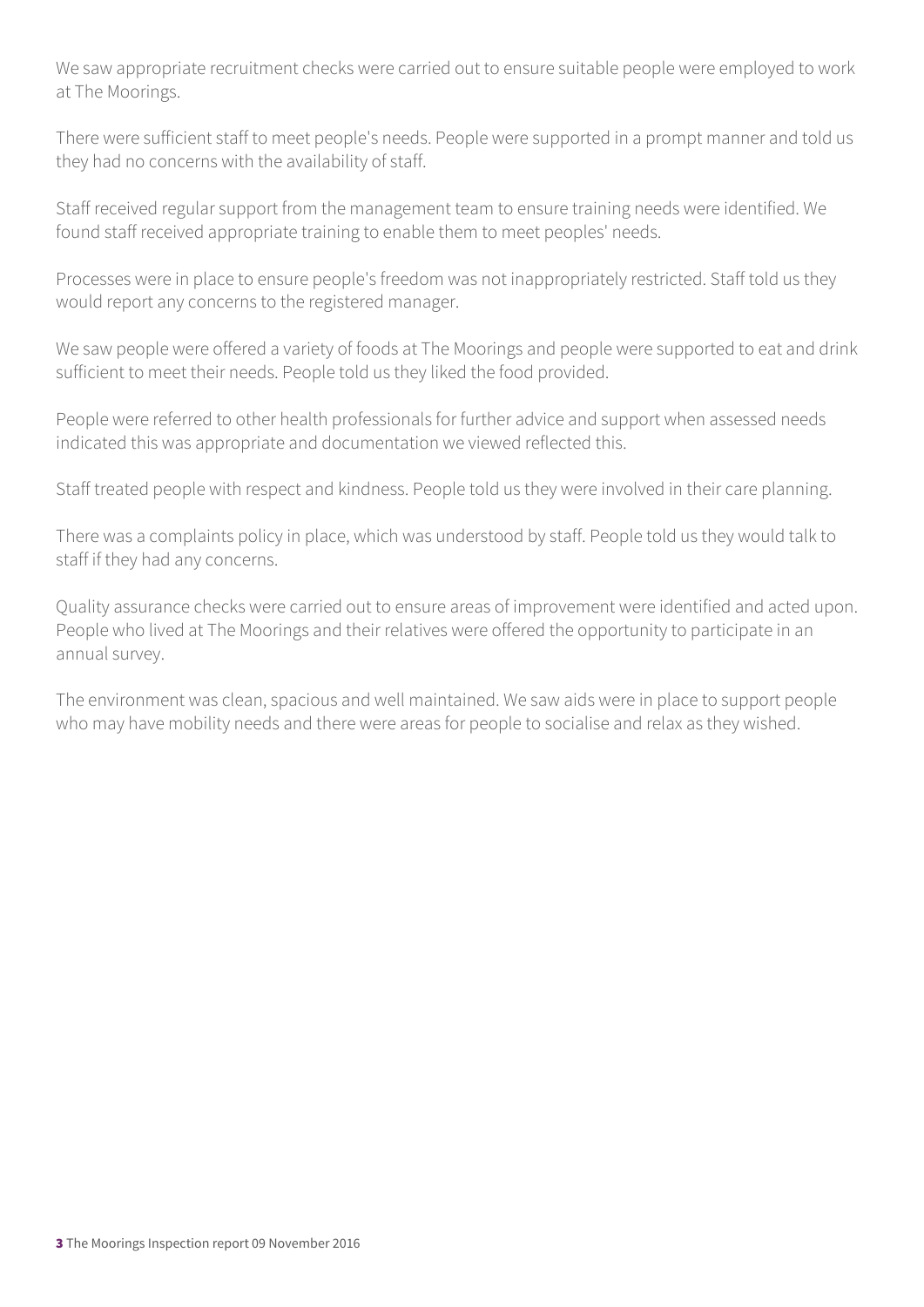### The five questions we ask about services and what we found

We always ask the following five questions of services.

### Is the service safe? Good

The service was safe.

We found medicines were managed safely and people received their medicines as prescribed.

Assessments were undertaken to ensure risks to people who lived at the home were identified. Written plans were in place to manage these risks.

The staffing provision was arranged to ensure people were supported in an individual and prompt manner.

Staff were aware of the processes in place to raise safeguarding concerns if the need arose.

### Is the service effective? Good

The service was effective.

People's needs were assessed in accordance with their care plans.

People were enabled to make choices in relation to their food and drink and were encouraged to eat foods which met their needs and preferences.

Referrals were made to other health professionals to ensure care and treatment met people's individual needs.

The management demonstrated their understanding of the Mental Capacity Act 2005 (MCA) and Deprivation of Liberty Safeguards (DoLS).

### Is the service caring? The service caring?

The service was caring.

Staff were patient when interacting with people who lived at the home and people's wishes were respected.

Staff were able to describe the likes, dislikes and preferences of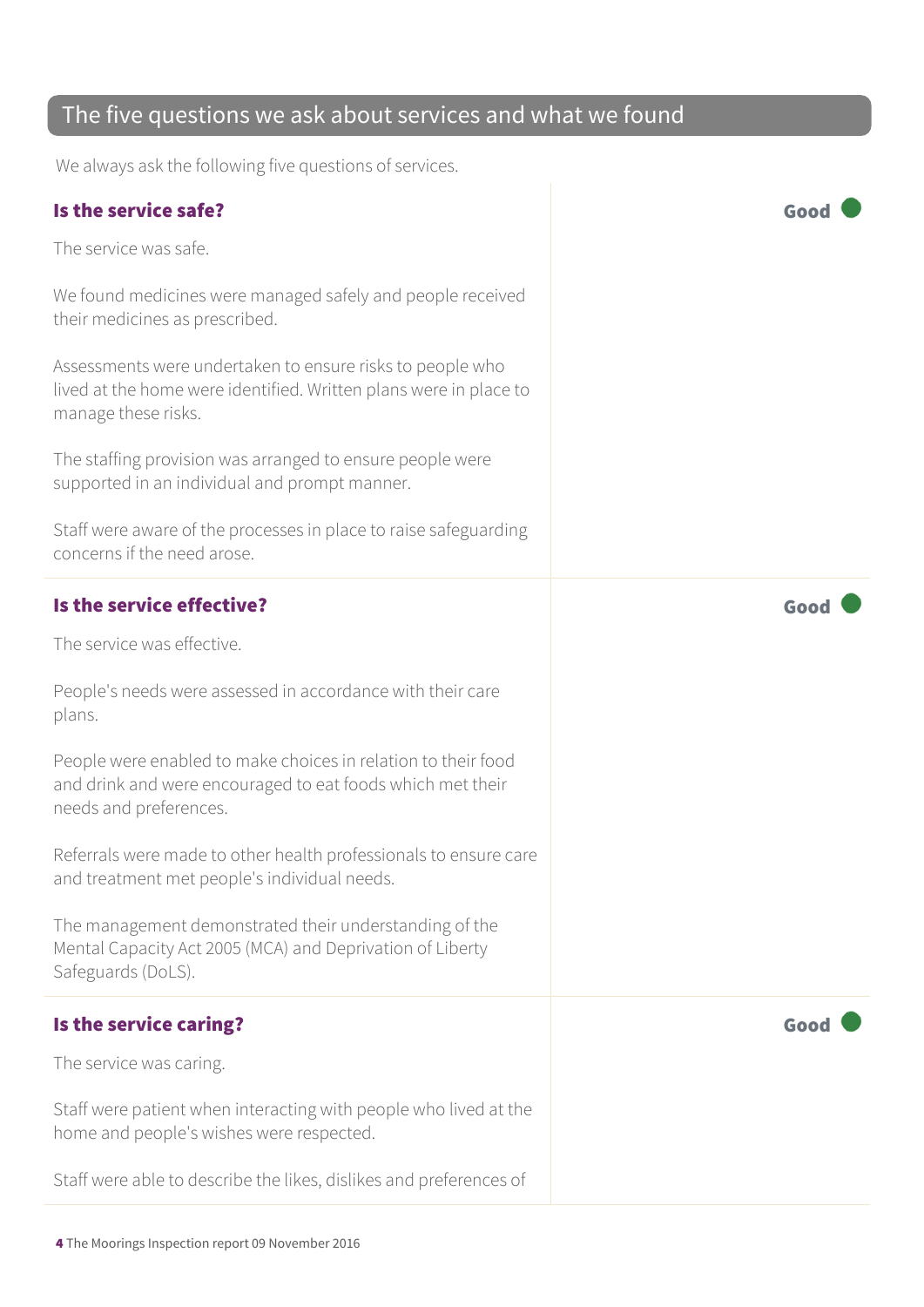| people and were knowledgeable of their needs.                                                                                                       |      |
|-----------------------------------------------------------------------------------------------------------------------------------------------------|------|
| People's privacy and dignity were respected.                                                                                                        |      |
| Is the service responsive?                                                                                                                          | Good |
| The service was responsive.                                                                                                                         |      |
| People were involved in the development of their care plans and<br>documentation reflected their needs and wishes.                                  |      |
| People were able to participate in activities which were<br>meaningful to them and told us these enriched their lives.                              |      |
| There was a complaints policy in place to enable peoples'<br>complaints to be addressed. Staff were aware of the complaints<br>procedures in place. |      |
| Is the service well-led?                                                                                                                            | Good |
| The service was well-led.                                                                                                                           |      |
| Staff told us they were supported by the management team.                                                                                           |      |
| Communication between staff was good. Staff consulted with<br>each other to ensure people's wishes were met.                                        |      |
| There were quality assurance systems in place to identify if<br>improvements were required.                                                         |      |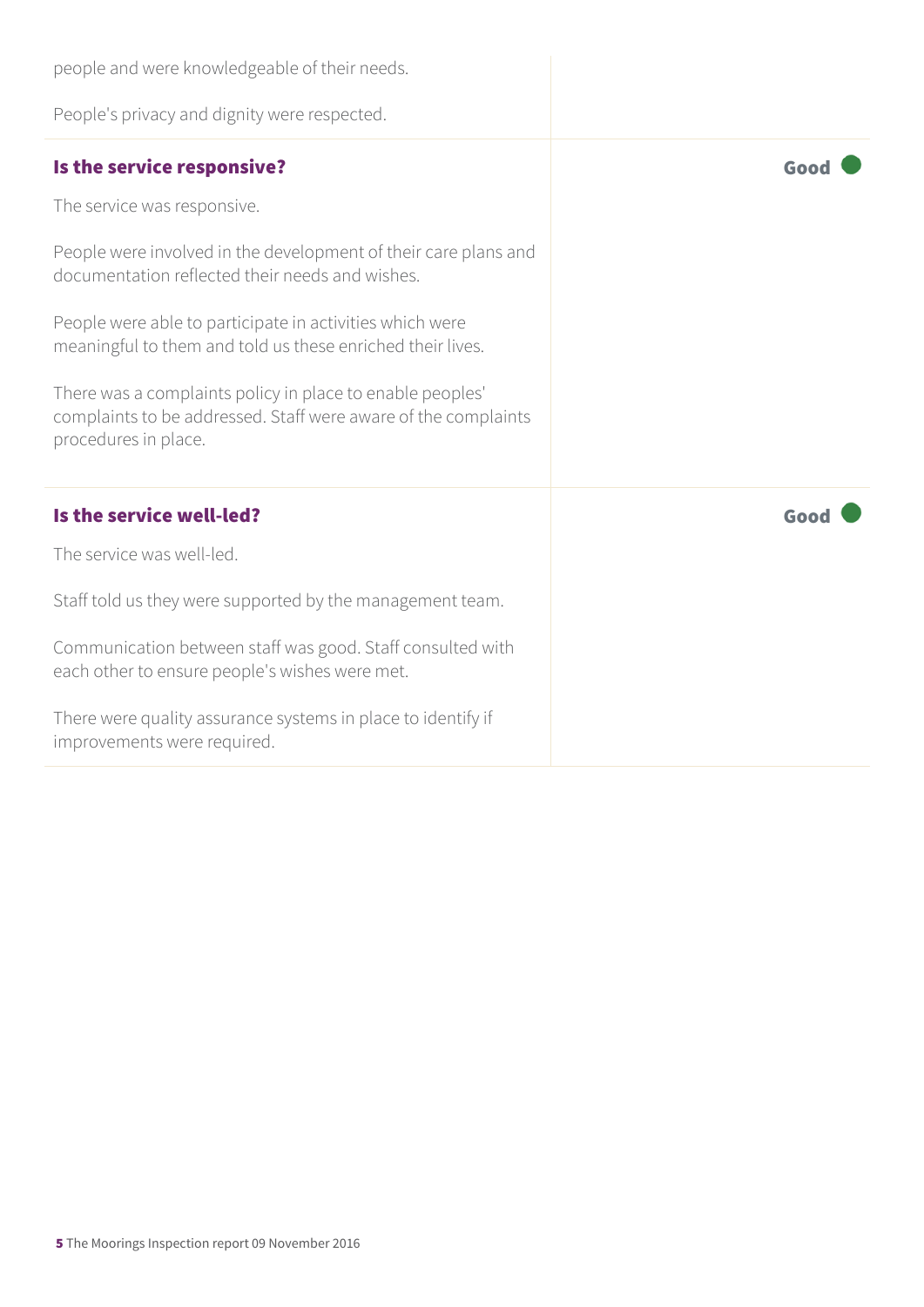

# The Moorings

Detailed findings

## Background to this inspection

We carried out this inspection under Section 60 of the Health and Social Care Act 2008 as part of our regulatory functions. This inspection was planned to check whether the provider is meeting the legal requirements and regulations associated with the Health and Social Care Act 2008, to look at the overall quality of the service, and to provide a rating for the service under the Care Act 2014.

This inspection visit was carried out on the 04 and 05 October 2016 and was unannounced. The inspection was carried out by an adult social care inspector.

Prior to the inspection visit we reviewed information the Care Quality Commission (CQC) holds about the service. This included any statutory notifications, adult safeguarding information and comments and concerns. This information helped us plan the inspection effectively.

During the inspection visit we spoke with eight people who lived at The Moorings. We spoke with the registered manager for the home, the new manager, the deputy manager and the care manager. We also spoke with three care staff, the chef, the hospitality manager, the maintenance person and the activities coordinator. In addition we spoke with one external health professional and three relatives of people who lived at The Moorings. We did this to ascertain their views on the service provided.

We looked at all areas of The Moorings, for example, we viewed the lounges and dining area, bedrooms and the kitchen. This was so we could observe interactions between people who lived at the home and staff.

We looked at a range of documentation which included four care records of people who lived at Moorings. We viewed a range of other documentation in relation to the management of the service. These included records of meetings and health and safety certification. In addition we viewed recruitment and training records, medicine records and quality assurance records.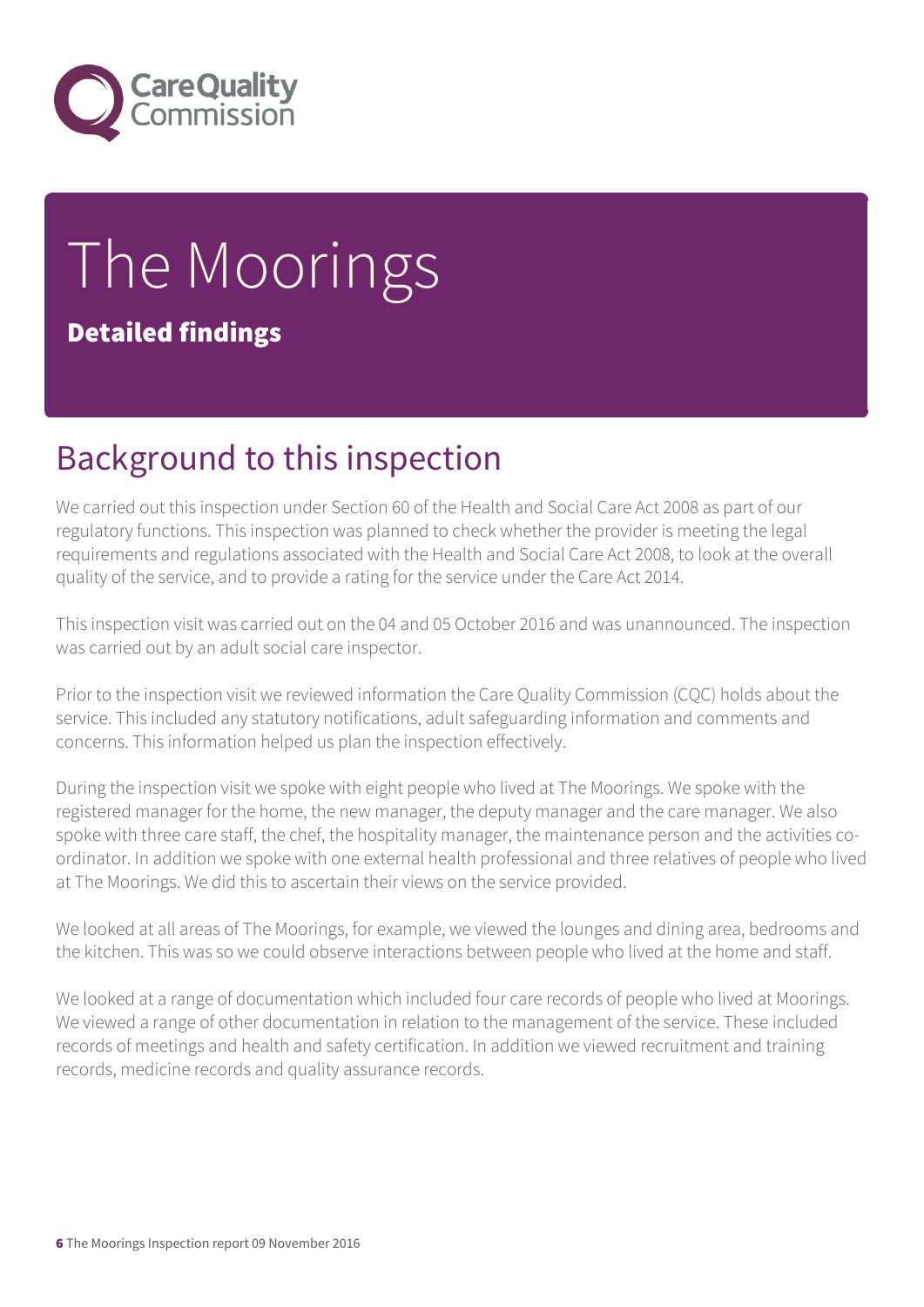## Our findings

People who lived at The Moorings told us they felt safe. Comments we received included, "I feel very safe here. I'm looked after well." And, "I'm safe because the staff are caring and know me so well." Also, "I've never felt safer. The home looks after me well." Relatives also told us they considered their family members were safe. We were told, "I would say [my family member] is safe." And, "Yes. [My family member] is safe. I can go away and not worry."

We viewed four care records relating to people who lived at The Moorings. We did this look how risks were identified and managed. Individualised risk assessments were carried out appropriate to peoples' needs. Care documentation contained instruction for staff to ensure risks were minimised. For example, we saw one person required specific equipment and support to mobilise. We saw the risk assessment was followed by staff to ensure the person's wellbeing was maintained. Staff we spoke with were able to explain the person's needs and the reasons for the support the person required. This demonstrated staff were knowledgeable of the risks identified and how to suitably address these.

We checked that accidents and incidents were recorded and monitored. We saw accident and incident forms were completed and then reviewed to ensure no further action was required to maintain peoples' safety. The registered manager explained if further actions were required, this was implemented and discussed with staff. Staff we spoke with confirmed this.

Staff we spoke with told us they had received training to deal with safeguarding concerns. Staff were able to describe the types of abuse which may occur and how symptoms of these may present. They told us they would immediately report any concerns they had to their line manager or to the local safeguarding authorities if this was required. Staff were confident any concerns they had would be addressed. One staff member told us, "The contact details for safeguarding are everywhere. They're in the office and on the backs of toilet doors for everyone to access. They're also in the booklet in people's rooms." A further member of staff said, "We want people to report any worries, it helps keep people safe."

People who lived at The Moorings were complimentary regarding the staffing provision at the home. We were told, "When I ring my bell they come to help me." And, "Staff come almost immediately." A further person said, "Staff are often busy but I don't have to wait."

Two relatives we spoke with voiced no concerns regarding the staffing provision at the home. They told us staff were available to support their family member. Comments we received included, "Staffing isn't a problem here." And,"[My family member] has never said anything to worry me about the staffing and there's always someone about." A further relative told us they considered more staff were sometimes required. They told us staff responded to their family member's needs but they had on occasion, had to wait for support.

We asked the registered manager and care manager how they ensured enough staff were available to meet people's needs. They told us they assessed people's needs and took their personal preferences and wishes into account. For example people were encouraged to choose the time they got up and went to bed, or what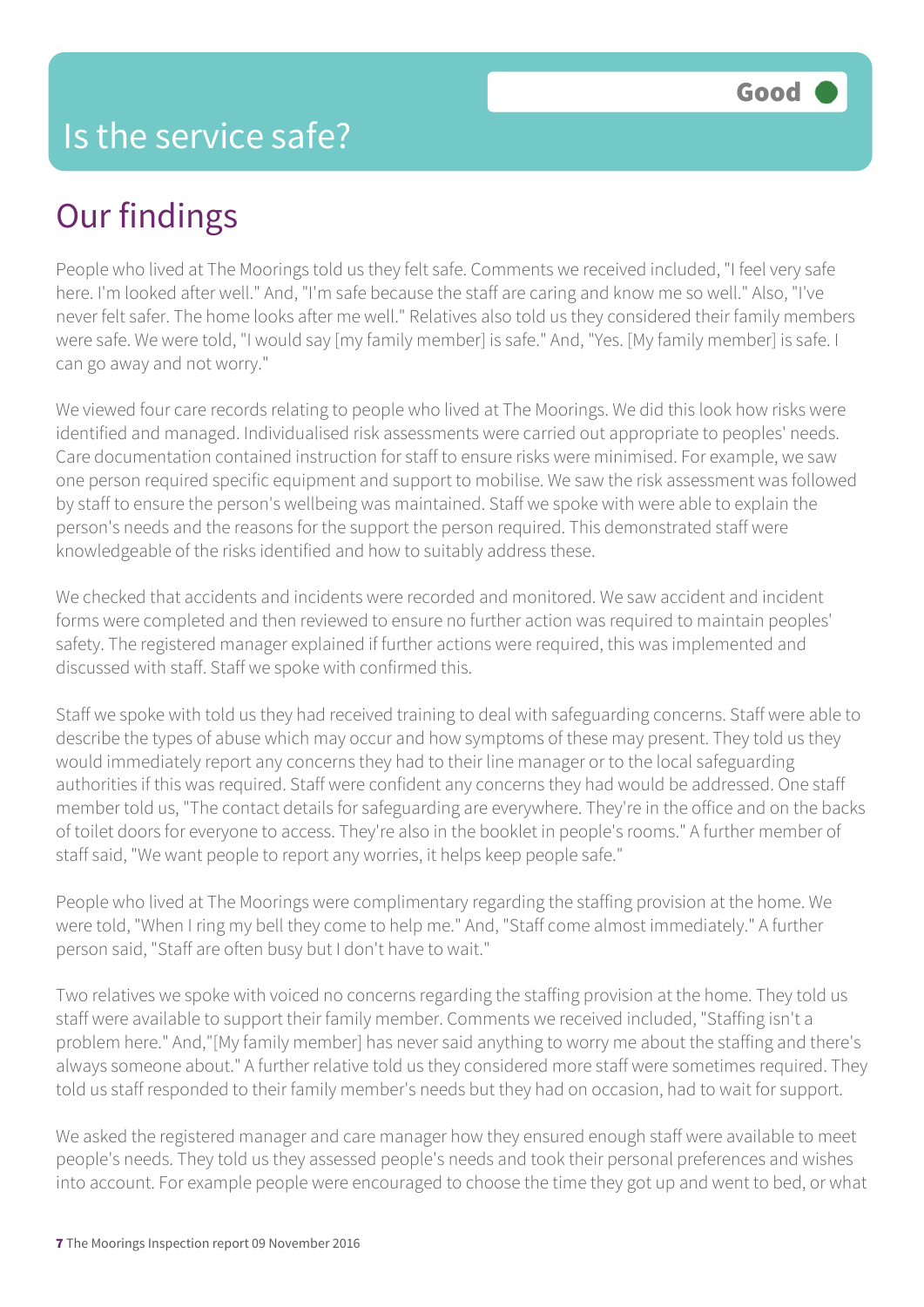they wanted their daily routine to be. They explained this helped ensure staff were available to support people. They further explained if people's needs changed they would ensure additional staffing was provided to ensure people's safety. The registered manager and care manager told us they were currently recruiting to ensure sufficient staff were available to support people. Staff we spoke with confirmed our discussions.

We reviewed one week's rota for The Moorings and saw the number of staff available was consistent with the registered manager's explanation. We also timed four call bells during busy times and found staff responded quickly to these.

We reviewed recruitment records to ensure suitable recruitment checks were carried out. We reviewed the files of a member of staff who had recently been employed and saw the required checks were completed. We noted appropriate references were obtained and there was a checklist in place to ensure all required documentation and checks were carried out prior to the staff member starting work at The Moorings. In addition we spoke with two newly recruited members of staff who told us they had completed a disclosure and barring check (DBS) prior to being employed. This is a check which helps ensure suitable people were employed. They also confirmed references had been obtained prior to their employment starting.

During this inspection visit we checked to see if medicines were managed safely. The Moorings operated a computer based medicines administration system. Staff we spoke with were able to explain how the system operated and the processes in place for the ordering and receipt of medicines. We checked the stock of two people's medicines and saw the records and the amount of medicines matched. This indicated medicines were being administered correctly. We observed medicines being administered and saw the staff member was diligent in their duties. We noted the staff member sought consent before people were given their medicines and stayed with them to ensure the medicines had been taken. This minimised the risk of harm occurring.

We spoke with one person who told us they administered their own medicines. They explained this had been discussed with them by staff and their medicines were stored securely in their room. They said, "I selfmedicate. It's my choice and staff check everything's going well." They informed us staff had completed a risk assessment with them and they regularly checked to see if additional support was required. They commented, "It's all written down in my care plan." We saw documentation which confirmed this.

We saw checks were carried out to ensure the environment was maintained to a safe standard. We saw documentation which evidenced electrical and gas equipment was checked to ensure its safety. We also saw the temperature of water was monitored to ensure the risk of scalds had been minimised. Regular water testing took place to minimise the risk of legionella developing within the home. The registered manager told us regular cleaning of showerheads took place to ensure the risk of legionella was minimised and we saw documentation which confirmed this.

There was a fire risk assessment in place and the staff we spoke with were knowledgeable of this. Each person had a personal emergency evacuation plan. This meant staff had written guidance on the support people needed to evacuate in the event of an emergency.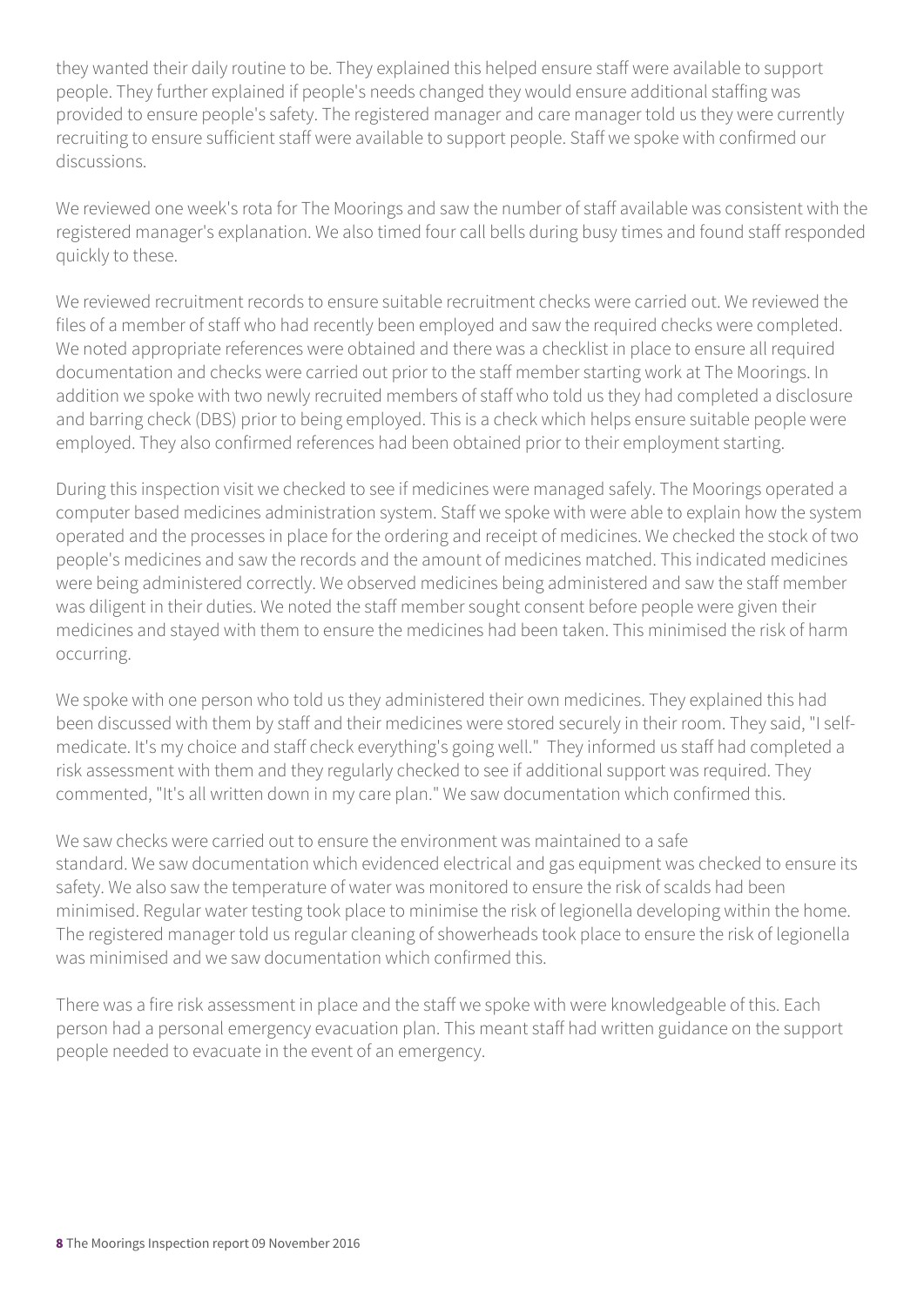### Is the service effective?

## Our findings

People who lived at The Moorings spoke positively about the support they received from staff. People told us staff supported them in the way they had agreed and they found staff were knowledgeable of their needs. Comments we received from people who lived at The Moorings included, "Staff know me inside out." And, "Of course staff know me. They know me because they asked and we went over what I wanted." Relatives we spoke with described the care and support as, "It's good care here." And, "Very good."

We found people were supported to see other health professionals as required. Care records evidenced people had access to external professional advice as required. For example we saw evidence of involvement from district nurses and doctors.

People who lived at The Moorings also confirmed they had access to external health support. We were told, "Doctors, dentists, opticians. Staff sort all that out for me." And, "Staff arrange all my health appointments at my request, they always talk to me first." A further person described a current health issue. They told us they involved staff who responded to their needs. They said, "Staff are very aware and working with me." Relatives we spoke with commented, "[My family member] gets all their appointments when they need them." And, "Staff picked up [my family member] was ill and the doctor came out and sorted it out."

We spoke with one visiting health professional. They told us they considered The Moorings to be proactive when seeking further advice and guidance to improve the care for people who lived at the home. They told us they were currently discussing with the registered manager, how to implement successful joint working practices. They said the focus would be on developing a care pathway for people who needed support with skin health. We discussed this with the registered manager. They told us they had reviewed people's skin integrity assessments and wanted to ensure people who lived at The Moorings had appropriate access to external health professionals if this was required. The registered manager explained by developing a care pathway, this would ensure people were appropriately referred. They further explained people who lived at the Moorings would benefit from quick identification of any concerns and external health professionals advice. They told us, "I want the people here to have the care they should have, the best care. If this means reaching out and working with other organisations then I'll do it. The only outcome is there will be better care and better working relationships." This demonstrated the registered manager sought to work in partnership with external organisations to provide the best service possible.

We viewed four care records relating to people who lived at The Moorings. Care files evidenced people's nutritional needs were monitored. We saw people were weighed to ensure any changes in weight were noted and a record of this was kept. Staff we spoke with explained they checked people's weights regularly to ensure any significant weight loss or gain was identified and monitored. They told us if they were concerned they would make referrals to other health professionals. They said this would help ensure further professional advice was accessed when required.

People told us they liked the food at The Moorings. Comments we received included, "I've no complaints about the food." And, "The food is quite nice. I can have as much or as little as I like. There's always a choice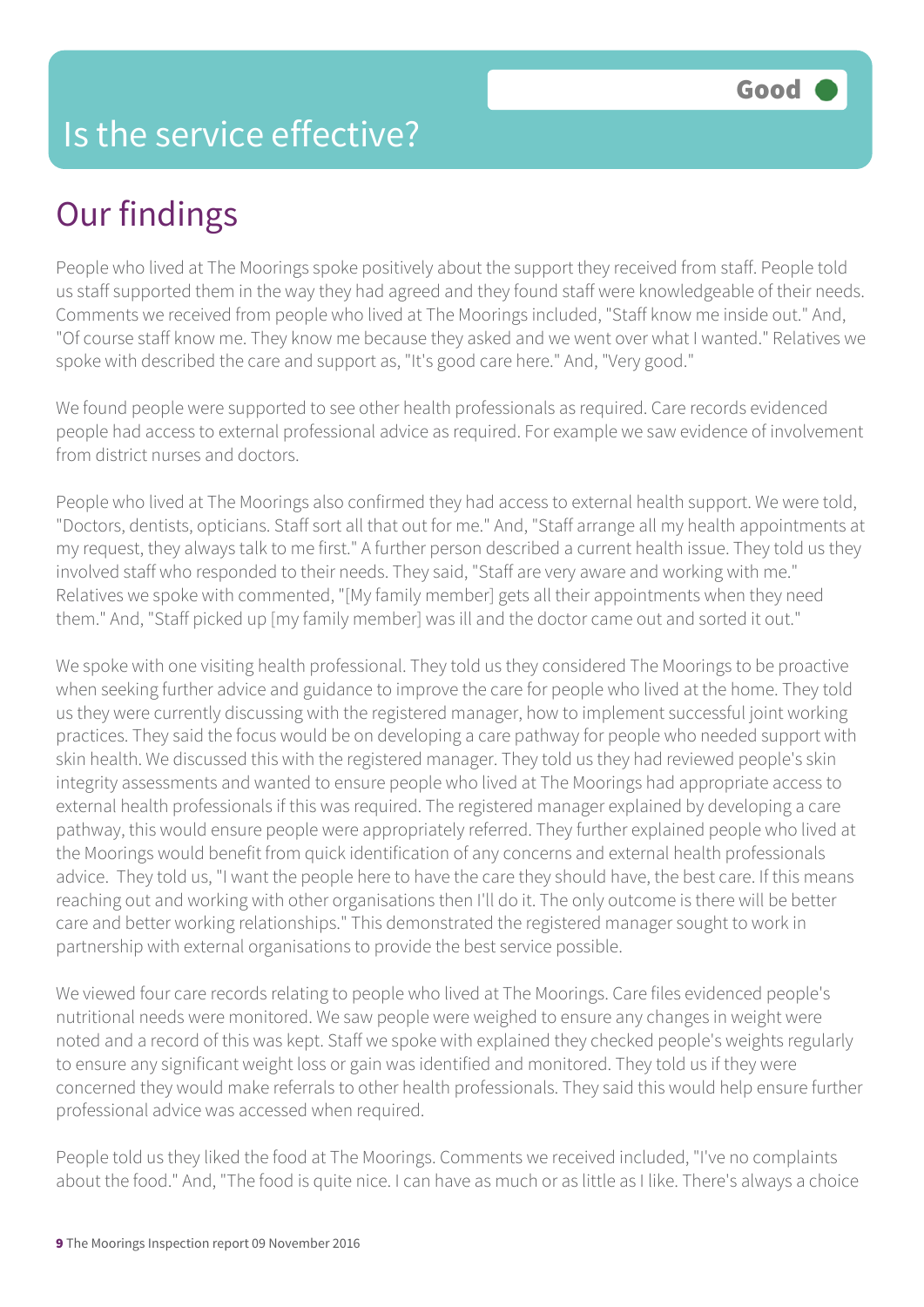and you can always have a snack outside of mealtimes." Also, "The catering is good. I like the choices." We viewed menus which evidenced a wide choice of different foods were available and we saw the kitchen was well stocked with fresh fruit, vegetables and dry and tinned supplies.

We observed the lunchtime meal being served and saw people were able to eat in their rooms or in the dining area if they preferred. People were promptly provided with a meal and a drink of their choice and we observed people talking and chatting as they ate. Although the dining room was busy, people appeared relaxed and comfortable and we saw one person chose to sit and read as they ate. Staff offered people second helpings and if this was declined, desserts were offered. We saw meals provided to people who preferred to eat in their room were presented on a tray with a hot drink and were covered. We spoke with one person who confirmed the meal and drink they had received was of their choice and was hot. They said, "It was very good. All my meals are."

The Mental Capacity Act 2005 (MCA) provides a legal framework for making particular decisions on behalf of people who may lack the mental capacity to do so for themselves. The Act requires that as far as possible people make their own decisions and are helped to do so when needed. When they lack mental capacity to take particular decisions, any made on their behalf must be in their best interests and as least restrictive as possible.

People can only be deprived of their liberty to receive care and treatment when this is in their best interests and legally authorised under the MCA. The application procedures for this in care homes and hospitals are called the Deprivation of Liberty Safeguards (DoLS).

We spoke with the registered manager of The Moorings to assess their understanding of their responsibilities regarding making appropriate applications. From our conversations it was clear they understood the processes in place. We were informed one application had been made to the supervisory body. The registered manager told us they were aware of the processes in place and would ensure these were followed if the need arose.

We asked staff to describe their understanding of the Mental Capacity Act 2005 (MCA) and Deprivation of Liberty Safeguards (DoLS) and how this related to the day to day practice in the home. Staff could give examples of practices that may be considered restrictive and said any concerns would be reported to the registered manager. Staff told us they had received training in this area and were knowledgeable of the processes in place to ensure peoples' rights were upheld.

During the inspection visit we saw people's consent was sought before support was provided. We observed people being asked where they wanted to spend their time or if they wanted to join in organised activities. We saw staff respected peoples' wishes.

We asked staff if they received training to enable them to deliver care which met people's needs. Staff told us they had received an induction which included training in areas such as moving and handling, safeguarding and medicines management. They also confirmed they had regular meetings with their line manager to ensure their training needs were identified and training was refreshed. One staff member said, "I only have to ask for training and [the care manager] sorts it out." A further staff member told us, "There's always an opportunity to develop here."

We viewed a staff training matrix which recorded the training staff at The Moorings had attended. This showed staff had completed training in areas such as fire safety, mental capacity and health and safety. In addition we viewed three staff files which also evidenced staff were supported to attend training to maintain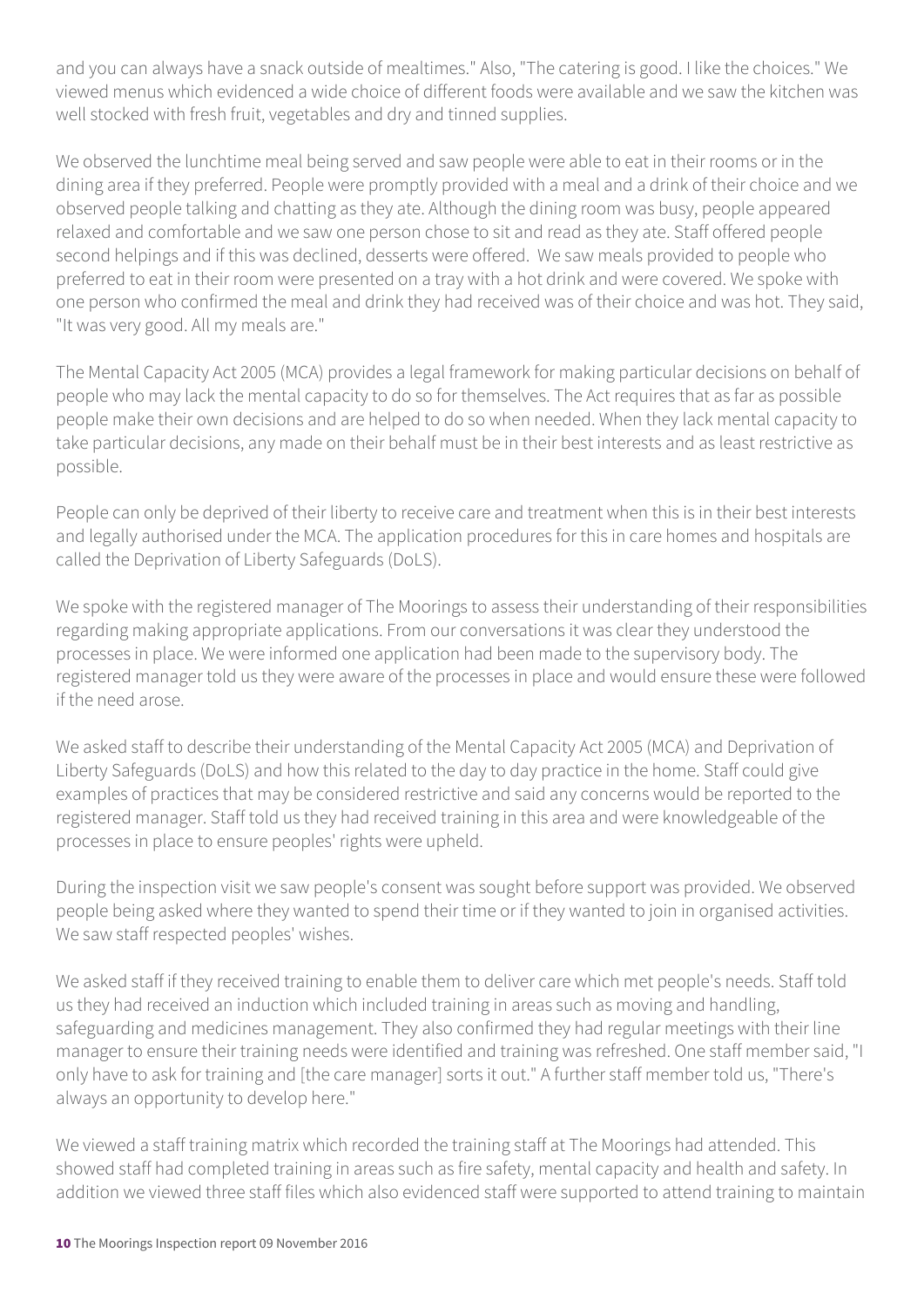their skills and knowledge. We saw staff had meetings with their line manager to review and discuss their performance and training. This evidenced staff had the opportunity to review their performance and development needs.

During the inspection we walked around the home to ascertain the suitability of the environment people lived in. We found the environment was well maintained and had aids such as handrails and grab rails in bathrooms to support people who may have limitations with their mobility. The home had sufficient space for people to relax or engage with others as they wished. There was a library, a theatre room, an indoor bowling green and a hairdresser's salon for use by people who lived at the home. With consent from people who lived at The Moorings, we viewed people's private rooms. We saw these were well maintained and comfortable with ensuite facilities. There was a courtyard for people to access if they wished to do so and in addition, we found seating was available at the front of the home. We asked people if they were happy with the environment at The Moorings. We were told, "Yes of course. It's stunning." And, "It's beautiful; I can't imagine anyone not being happy. It's like a five star hotel." Also, "This home is stunning."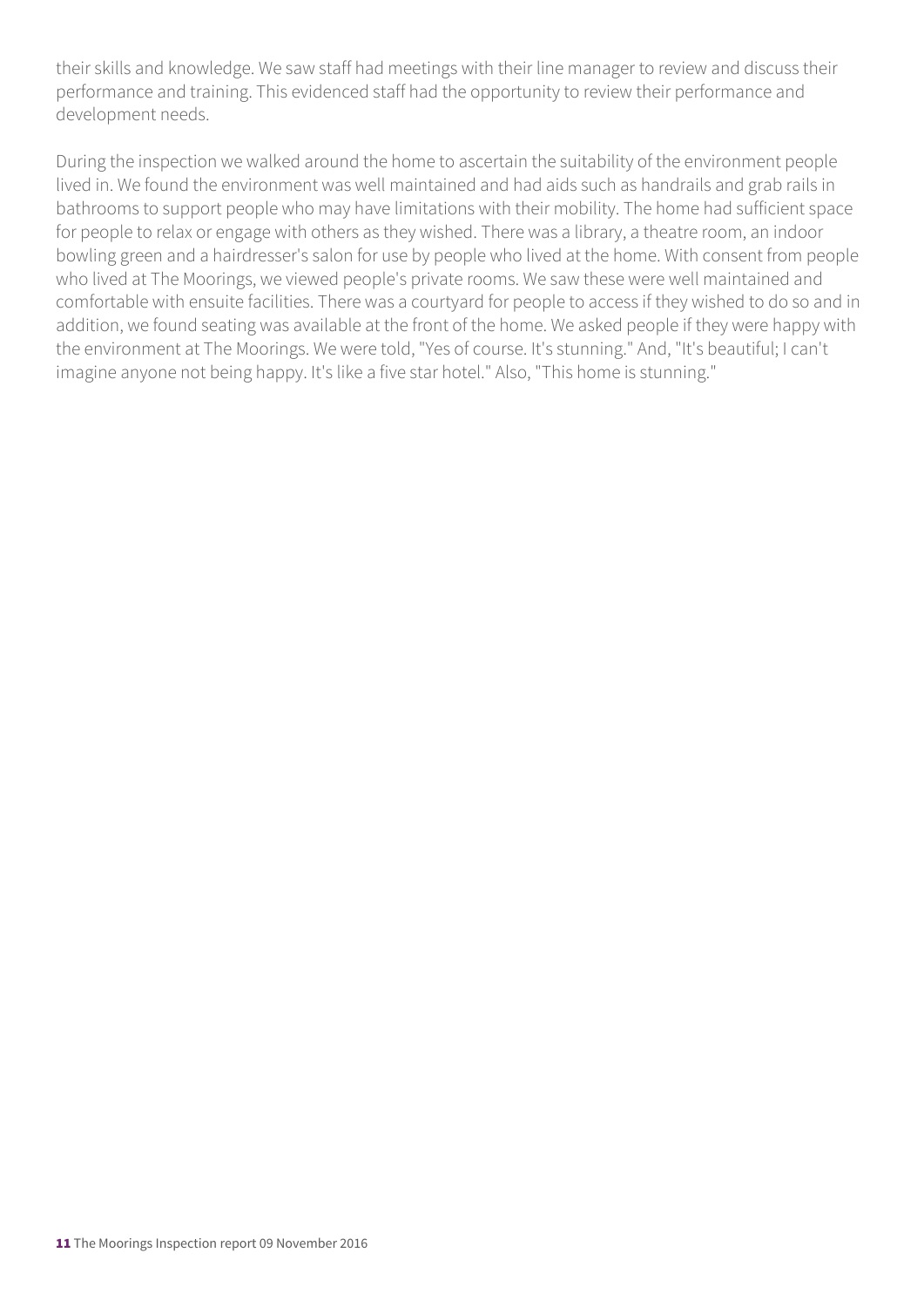## Our findings

People who lived at The Moorings were complimentary of staff. One person described how staff had rearranged their room to suit their preferences. They told us, "That's just one example of the kindness they show." Another person said, "They comfort me when I need comfort." A further person commented, "I feel loved." One person who lived at the Moorings described their experiences. They told us staff had supported them throughout a bereavement by spending time with them, helping them with necessary arrangements and talking to them about their feelings and needs. They told us staff had never been too busy if they needed extra support. They said, "All the staff were wonderful. They were at my beck and call and without them I wouldn't have got through this."

Relatives we spoke with also told us they considered staff to be caring. One relative told us, "Staff are kind, they're very gentle with [my family member]." A further family member described staff as "loving." We spoke with one relative at length regarding the staff at The Moorings. They told us, "They're all like an extended family here, they're compassionate towards [my family member] and they're caring. That shines through."

We saw staff were caring. Our observations showed staff had knowledge of what was important to people. For example, we saw one staff member spent time with a person and talked with them about their grandchildren. The happiness and pleasure this person experienced from the conversation was evident from the expressions on their face and their response to staff.

We observed staff supported people in a caring way. When one person requested help to mobilise this was given in a way that promoted the person's independence and individuality. The staff member guided the person and there was a positive rapport between them. We heard the staff and person laughing together and there was good natured 'banter' between them. The person was smiling and welcomed the staff support.

Staff spoke respectfully and caringly about people they provided support to. For example, we asked staff what they like about working at The Moorings. Comments we received included, "I'm passionate about helping people to live independent and dignified lives." And, "My passion is helping people live independent lives." Also, "It's an absolute privilege to help such wonderful people."

The care records we viewed for The Moorings demonstrated, whenever possible, people were involved in the development of their individual care plans. We saw records were person centred and contained information about people's social interests and histories. Staff also told us people were involved and this was confirmed by people who lived at the home. People we spoke with told us they had been involved throughout the development of their care plans and influenced their care. One person described the process to us. They told us staff had asked them what they felt they needed and what help they would like. They said, "My care is my decision. They made that very clear to me."

We saw people's privacy and dignity was respected. For example, we saw staff knocked on bedroom doors and waited for a response before entering. People also told us they considered their privacy was upheld.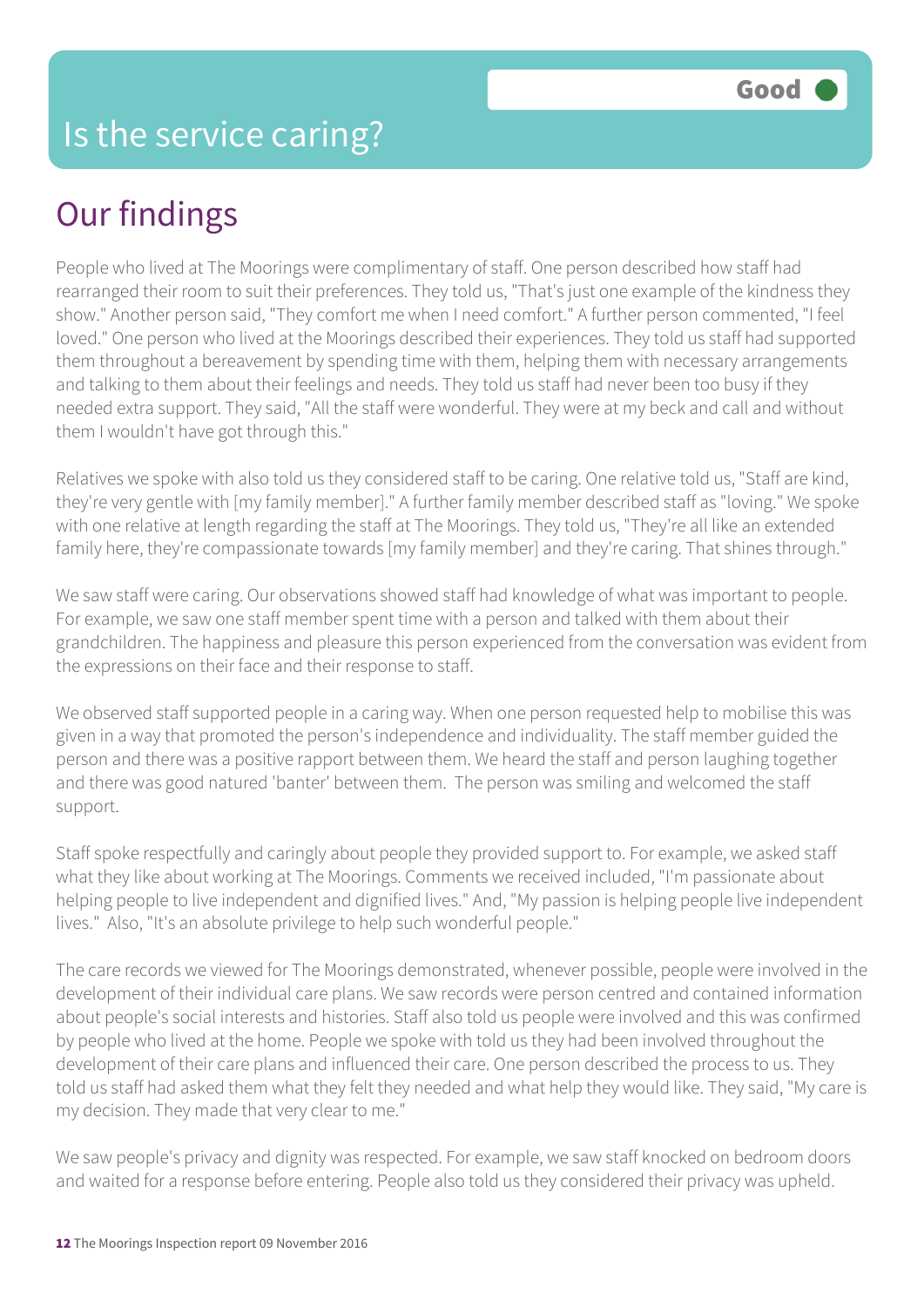Without exception everyone we spoke with told us staff took care to maintain their dignity and privacy and gave examples of how this was done. One person said, "I've never been asked in public if I want to go to the bathroom. That was my worst fear when I moved in. I've never felt embarrassed or ashamed." And, "Conversations about care are private and take place in private." Also, "If I have friends here, or want to make a private call, I'm never disturbed."

During the inspection visit we saw details of external advocacy organisations were provided on people's care files. Advocacy organisations support people to express their wishes and opinions and help ensure people's rights are upheld. We discussed the provision of advocacy services with the registered manager. They told us they encouraged people to access advocacy if this was their wish and information on this was also provided in the 'Service User Guide" in people's rooms. The service user guide is a booklet which contains information about The Moorings and the services it offers. We reviewed the booklet and saw contact details were available if people wished to access advocacy services.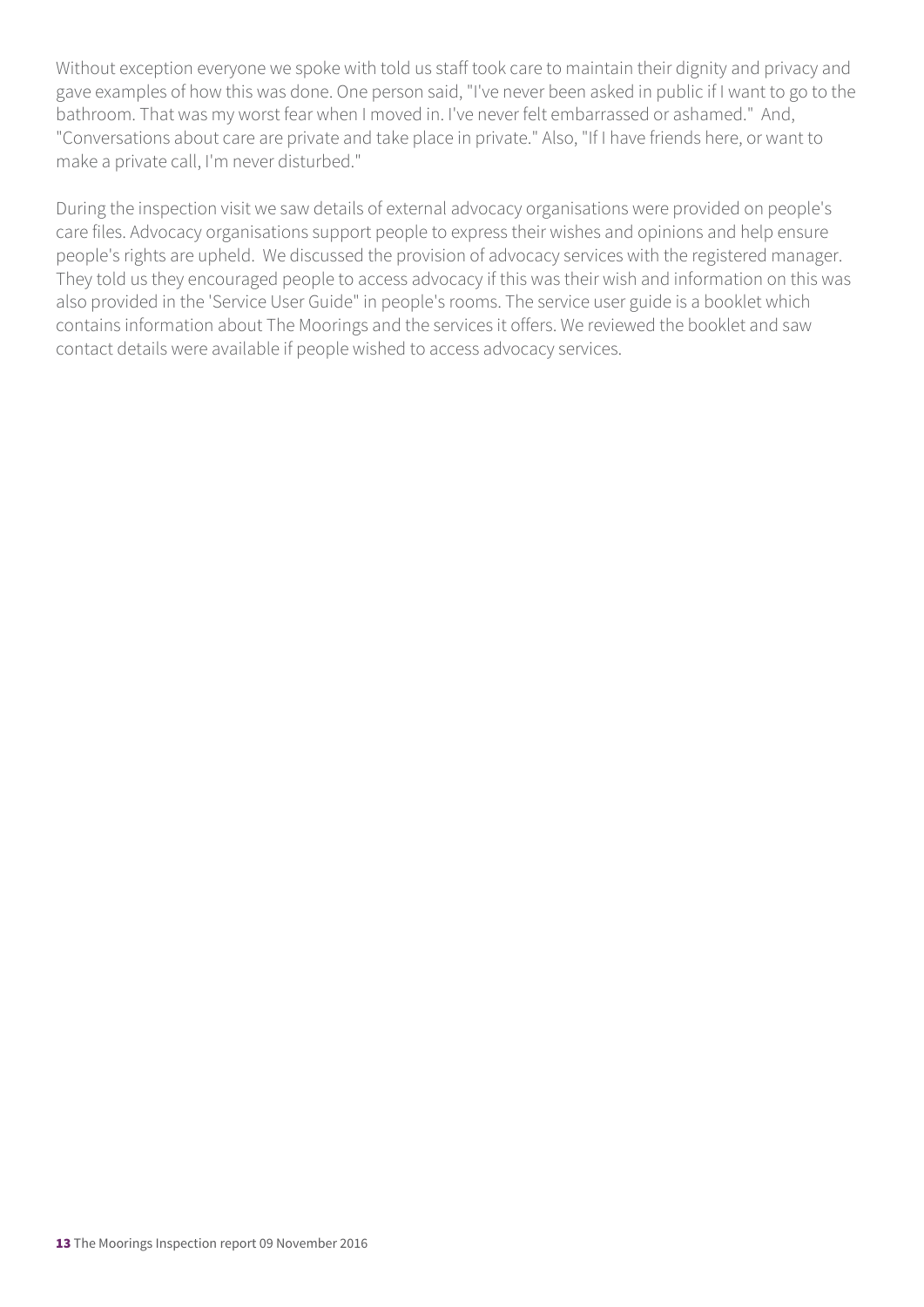### Is the service responsive?

## Our findings

People told us the management team and staff were responsive to requests and spoke enthusiastically of their experiences of living at The Moorings. Comments we received included, "Staff can't do enough for you here." And, "If I want anything, if I need anything, it's done. Also, "We're listened to and things change because of us. That's the mark of a good home." A further person described the care they had received after their needs had changed. They told us, "Everything possible was done to help my recovery."

All the people we spoke with told us the management team at The Moorings actively sought feedback from them and explained there were formal ways this could be done. We found The Moorings held meetings for people to raise any suggestions or comments about the home. People told us, "We have residents meetings to put our point across." And," We have tea, coffee and biscuits and chat about what's going on." One person told us, "I go to the meetings because they're productive." They further explained they had requested a change to the menu and this had been accommodated following the meeting. We reviewed the minutes of the meeting and saw open discussions took place between the management of The Moorings and people who lived there. We noted it had been agreed the serving of the main meal would change from midday to the evening. We further noted more fruit desserts had been agreed. During the inspection we found these changes had been implemented. We observed the main meal of the day was served in the evening and a fresh fruit salad was available for dessert. This evidenced the management of The Moorings sought feedback and responded to suggestions made.

People who lived at The Moorings told us they were able to take part in a range of activities to enrich their lives. We were told there were external excursions to shopping centres and places of local interest. In addition we were told there were activities provided at The Moorings for people to take part in and we saw these taking place during the inspection. We found the atmosphere within The Moorings was vibrant and this resonated throughout the home. People were seen to be engaging in activities, conversation and individual pursuits. We observed a Christmas card craft taking place which was clearly enjoyed by the people who participated. We heard people talking about families and friends, their plans for Christmas and Christmas shopping. We observed people laughing and helping each other as they took part. We noted the activities co-ordinator offered praise and support to people and this was seen to be a positive experience for people.

We asked people their opinions on the activities provision. Comments we received included, "Initially I was worried I would have nothing to do, but as you can see it's exactly the opposite." We asked the person how this had affected their life. They told us, "Positively. I've made friends, I can take part in what I want and in what interests me. I'm not sitting waiting to die." A further person said, "I'm doing more now than I ever did, every day is different and I look forward to getting up every day." A third person told us, "I'm still living my life. Not just sitting around till each mealtime. I'm still me, not just an old person."

We found people looked forward to the activities. Prior to a game of skittles taking place we saw people choosing where to sit and talking about the upcoming game. We observed the activity and found there was a sense of competition with people clapping and joking with each other as the game progressed. Staff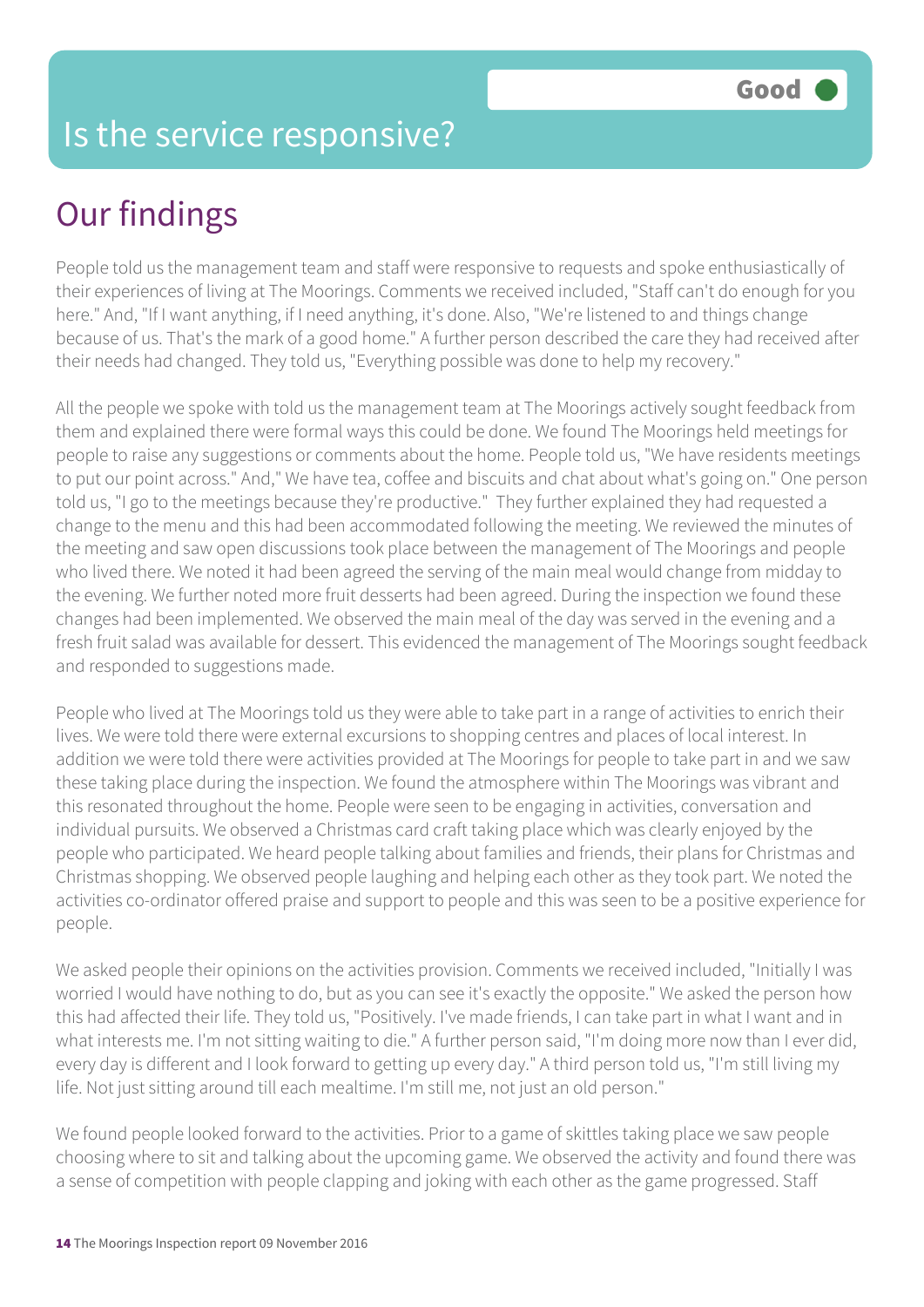celebrated people's successes by praising them and gently encouraging healthy competition. From the smiles on people's faces, the laughter and the people's responses to staff, we concluded this was enjoyed by the people who took part.

We viewed the activities calendar and saw activities were planned in advance. There were film nights, external singers attended the home and exercise sessions. Everyone we spoke with was aware of the activities calendar and told us they chose whether to participate. People consistently told us they considered the programme to be excellent and they took part as they wished. We spoke with one person who told us the activities calendar had been a factor in their decision to stay at the home. They described the activities they enjoyed and the friends they had made. In addition they said they had enjoyed a ride in the vintage car belonging to the home. They spoke emotionally of this experience. They said, "My husband and I had a vintage car and the memories it brought back when I went out. Oh, it was overwhelming! Such happiness, I can't describe."

We saw people were enabled to carry out individual activities which interested them. For example we saw one person offered to fold some napkins for the lunchtime meal. The staff member thanked the person and the person responded by saying, "Give them to me and go and get a cup of tea, you know what I'm like, I like to help out." We also observed a further person collecting cups from the dining area with a staff member. On completing this person said, "That's it till tea-time, see you then." The staff member responded by saying, "See you later and thanks so much." In addition we saw another person say "Pass me a cloth, so I can wipe this table." The staff member did so and said, "Thanks for that." It was clear it was common practice for people to carry out activities that were meaningful to them.

Relatives also gave complimentary feedback regarding the arrangements in place for activities. One relative explained their family member looked forward to the activities and they participated in those which interested them. They said, "There's always something going on and I hear all about them." A further relative commented, "The activities are good."

People who lived at The Moorings also told us they were able to maintain and develop relationships with people who were important to them. One person told us they saw their grandchildren as they visited often. They said, "My family's important to me and they can come anytime." A further person said, "[My visitor] comes often, I can call them, there's wifi, I can keep that connection alive." We discussed this with the registered manager. They told us they considered social contacts to be paramount in maintaining the wellbeing of people who lived at The Moorings. They explained there was no restriction on visiting and a wifi connection was available for people to remain in touch with loved ones by social media or messaging services. In addition one person who lived at the home told us they had made friends with other people who lived at The Moorings. They explained they had considered returning to their own home after a stay at the home but had decided not to. They said, "I looked up and thought why? I've got friends here now; I can do as much or as little as I want. I can be alone but I'm never lonely."

People who lived at The Moorings told us they felt the care provided met their individual needs. One person said, "I couldn't want for more." A further person said, "It's excellent care." One person told us it had been their decision to move into The Moorings. They commented, "I've never regretted it." Overall, relatives we spoke with were also happy with the care provided. Comments we received included, "The care is good."." And, "I wouldn't want [my family member] to live anywhere else. The care is really good." One relative told us they had contacted the registered manager regarding a comment about the care. They told us they were confident they would receive a response.

People also told us they were consulted regarding their care needs so changes could be made as required.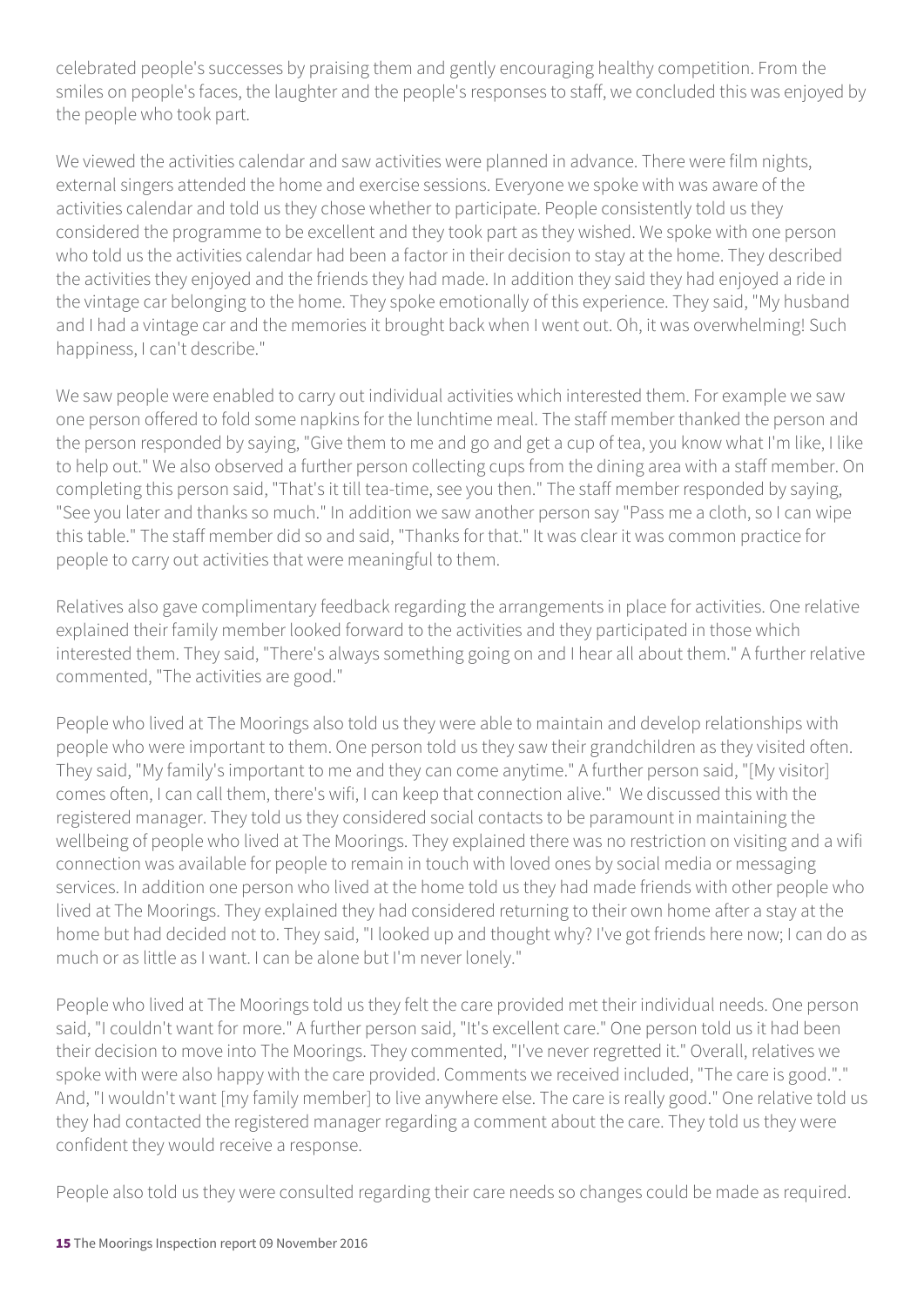One person said, "Staff asked me to consider what I needed and wanted and about how to reduce my risk of falls. That's been transferred to my care plan."

Overall, relatives we spoke with told us they were happy with the level of involvement they received. One relative told us they had spoken with the management team when they considered they could have been consulted earlier and since then, they had been contacted at the earliest opportunity. Other relatives commented, "Staff always phone me if [my family member's] poorly." And, "Yes, I'm contacted and consulted."

We saw there was a complaints policy in place which was accessible to people who lived at The Moorings. Within the 'Service User Guide' we saw information which explained how a complaint could be made and the timescale for response. During the inspection five people told us they had never had a reason to make a complaint. The sixth person told us they had discussed a concern with a member of the management team and they were sure this would be appropriately addressed. We also reviewed the recent complaints log and saw complaints were responded to within the agreed timeframe and when appropriate an apology was offered. This demonstrated there was a policy in place, which was used in practice, to respond to complaints. Relatives we spoke with also confirmed they had access to the complaints policy and they would raise concerns if they felt the need to do so. This demonstrated people and relatives had confidence their comments, concerns and complaints would be addressed.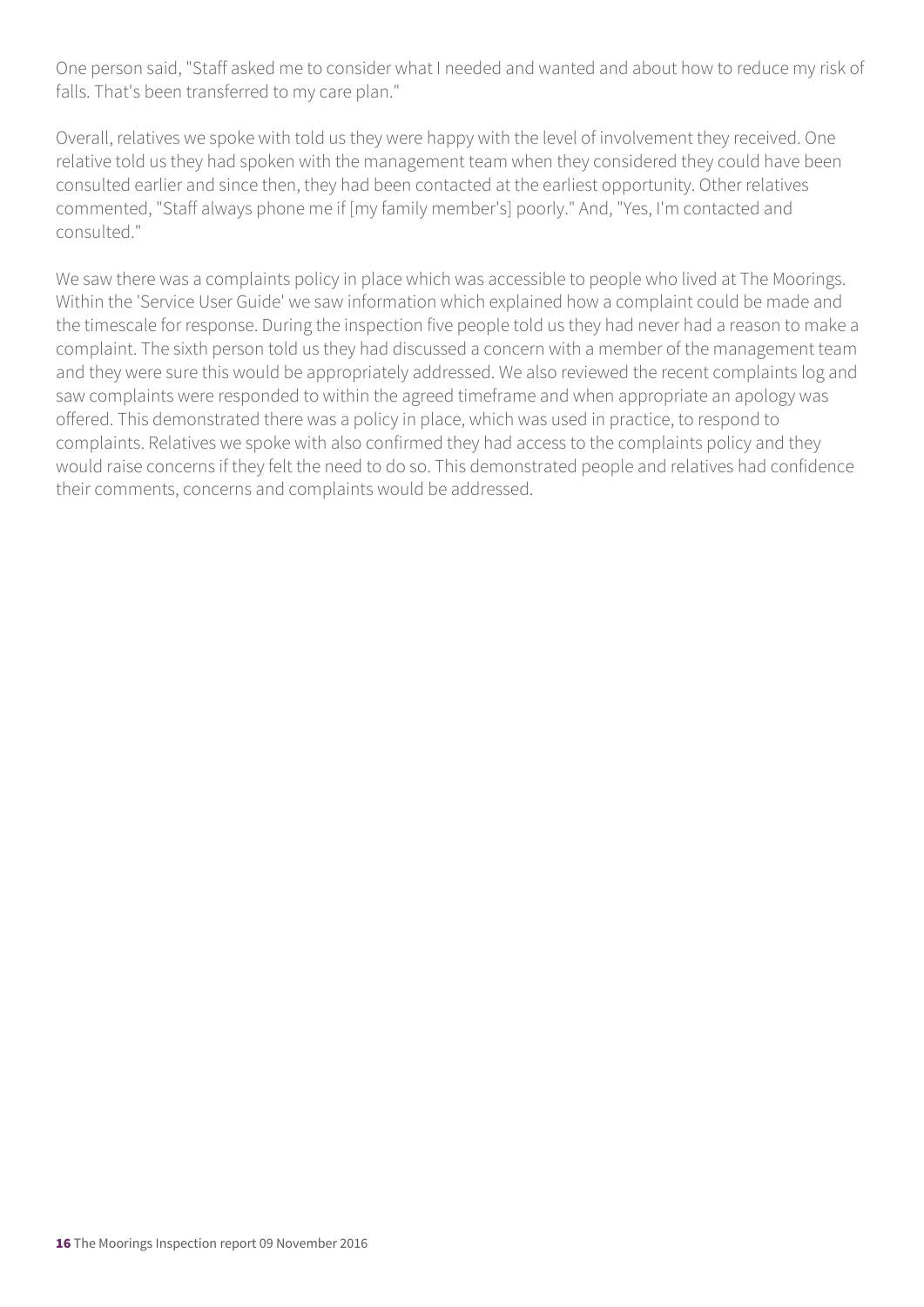## Our findings

People who lived at The Moorings told us the home was well-led. We were told, "Excellent management here." And, "I know all the managers well because they're always out and about checking everything is running well." Also, "I've watched the registered manager. They know every resident and every staff member well. That's the key to managing successfully."

We asked staff to explain their understanding of what The Moorings wanted to achieve for the people who lived there. Without exception staff told us the aim of the home was to respect people and support them to live independent lives of their choice. Staff told us, "Our passion is helping people choose how they want to live their lives and facilitating that." Also, "Autonomy and upholding people's rights to live the life they choose is what we want to deliver." And, "First and foremost we want people to remain individuals and be treated with the utmost respect." Staff told us they were supported to understand the aims of the home through conversations and meetings with the management team and this helped them to deliver the service to the standard expected by the registered provider.

Overall, relatives we spoke with told us they considered the home to be well-led. One relative commented, "This is a progressive home and they are always looking at ways to improve. [Registered manager] is a big factor in that." Also, "No home is ever perfect but this is as near as you can get. [Registered manager and care manager] run this home well." One relative told us they had contacted the registered manager as they felt communication could be improved. They said, "I'm sure it will be sorted out."

People told us they were included and involved in the running and management of the home. We spoke with one person who told us they had interviewed a prospective staff member. They explained they had enjoyed this process and had welcomed the opportunity to be involved. They described the process to us. They explained they had carried out the interview and discussed their opinion with the registered manager. They said, "I wanted to do it as I know what's relevant to us, as residents. We both came to the same decision." They went onto say, "I'm not as young as I once was but I have a lifetime of experience and it's gratifying to be able to help out and influence things."

We also spoke with two people who told us they had been involved in the making of a promotional film of The Moorings. They explained this had been discussed at a meeting with people who lived at the home and the registered manager had asked people their advice on what they would want to see if they were considering moving to a care home. One person commented, "[Registered manager] recognised we had skills, life experience and something to offer. That's quite a novelty in todays' society when you're as old as I am."

Both the people we spoke with described how they had participated in the making of the film and were keen to share their experiences with us. They spoke of the pride they felt in participating. We asked them why they had wanted to take part and were told, "I'm happy here and I want other people to be happy. I wanted to show the world how good this home is." They went on to say, "This home is always doing their best for me, I wanted to give something back." A further person said, "This is my home and I'm proud if it and wanted to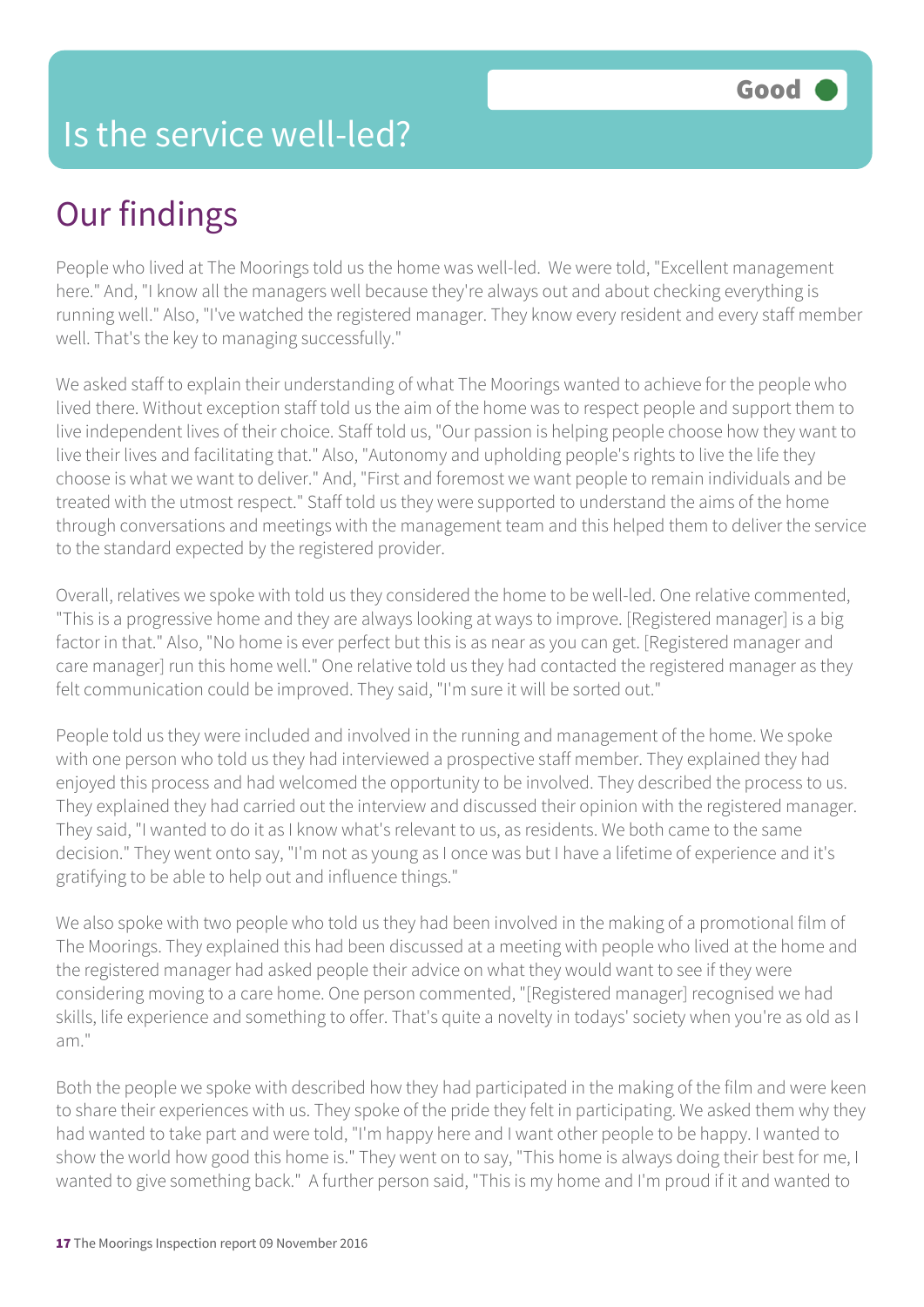show it off." They also explained, "When you get to my age you realise what's important and all of us doing something together was important to me."

The registered manager spoke passionately about the importance of consulting people and celebrating their skills and knowledge. They explained their aim was to empower people to have an active role in The Moorings and to learn from them. They said they wanted to include people in decision making and sought ways for this to happen. We asked why people had been offered the opportunity to participate in the promotional film. We were told, "Because it's their home and we wanted them to be engaged and working with us. This is about them and their lives and experiences and we can learn from them."

We found people who lived at The Moorings were empowered to influence change. Surveys were given to people and relatives to seek feedback. We found a survey had been completed by people who lived at the home and a suggestion had been made to improve the activities programme. We noted this had been actioned. On the day of the inspection we saw that in response to the suggestion of more physical activities being included, this was now in place. The activities programme we viewed included an exercises activity on a twice weekly basis. The people we spoke with told us they did not wish to participate in this, but confirmed this was available to them.

We saw evidence the registered manager sought feedback from staff regarding the service provided at The Moorings. We found a survey had been provided to staff and an area of improvement had been identified. We noted staff had suggested a supervision should be included as part of a new members induction process. We reviewed documentation which showed this had been implemented and performance and training was discussed during a new staff members induction. This evidenced the registered manager sought feedback from staff and initiated change whenever possible.

Staff told us they considered the teamwork at The Moorings be good. Comments we received included, "We all work together." And, "One of the reasons I like working here is because we all pull together." Staff told us meetings took place to ensure information was communicated effectively. We viewed minutes of staff meetings and saw staff received feedback and information as appropriate. For example, we saw staff who administered medicines were asked to ensure medicine trolleys were secured to the wall when stored in the medicine room. During the inspection visit we saw this took place.

We asked the registered manager to explain the management structure at The Moorings. They told us there was a care manager in place who oversaw the care provision at the home. They were supported by a deputy manager. In addition, the registered provider had identified through formal feedback that improvements could be made. For example, a survey completed by people who lived at the home had identified improvements could be made within the catering department. As a result a Hospitality Manager had very recently been employed to ensure further changes were made. We spoke with the hospitality manager who confirmed this. They told us they were dedicated to identifying if any areas of further improvement were required and would also be taking on the role of Infection Control Lead within the home. This demonstrated feedback was used to initiate change and inform improvement.

During the inspection we were informed the registered provider was implementing a new management structure. We were told the registered provider was committed to improving the standard of care in both The Moorings and the other homes they owned and as a result the registered manager would be developing quality assurance systems across all the registered provider's homes. We were informed a new manager was currently completing an induction at The Moorings. We discussed this with the new manager during the inspection. They told us they were receiving support and guidance from the registered manager to ensure they were knowledgeable of the needs of people and the vison and values of The Moorings. This evidenced